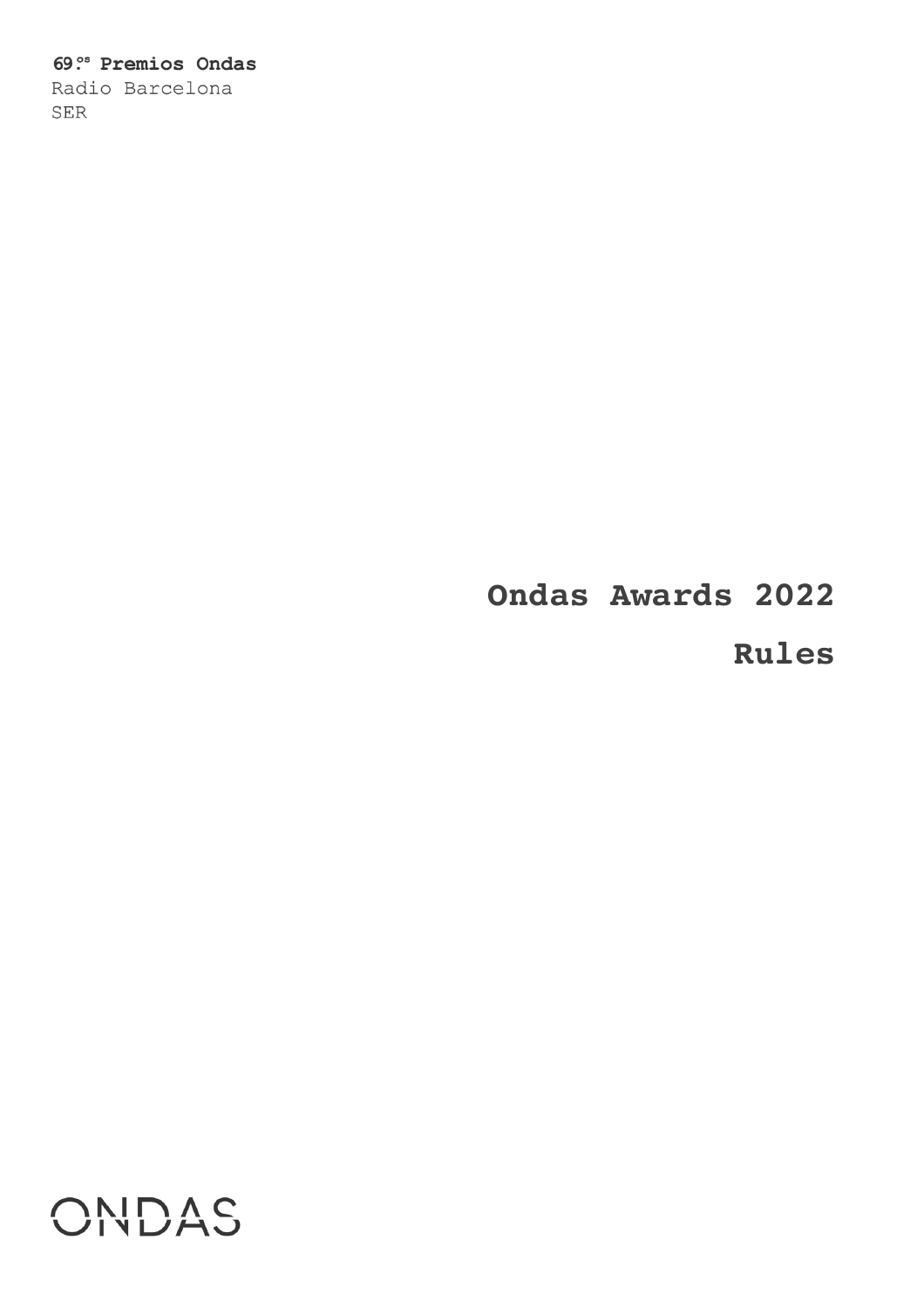The Ondas Awards were created in 1954 and are held annually by Promotora de Informaciones S.A. (PRISA) through Cadena SER's Radio Barcelona station to award both the quality and popularity of productions, as well as careers in radio, television, music and radio advertising.

There are five sections in the Ondas Awards: National Radio, National Radio Advertising, National Television, National Music, International Radio and International Television. The following rules apply to all of the categories.

Since its very beginning, the intention was to adapt the awards' objectives to the new scenarios arising from the constant evolution taking place in the world of communication.

The awards' main objectives are:

- Promoting and rewarding national and international radio, music and television production in all genres and formats.
- Publicising new trends in programmes with major audiences in all genres: news, drama, entertainment, etc.
- Encouraging productions that contribute innovative elements and that improve and enrich the radio and television experience, and which count on considerable audience interaction through joint or separate use of analogue and digital formats.

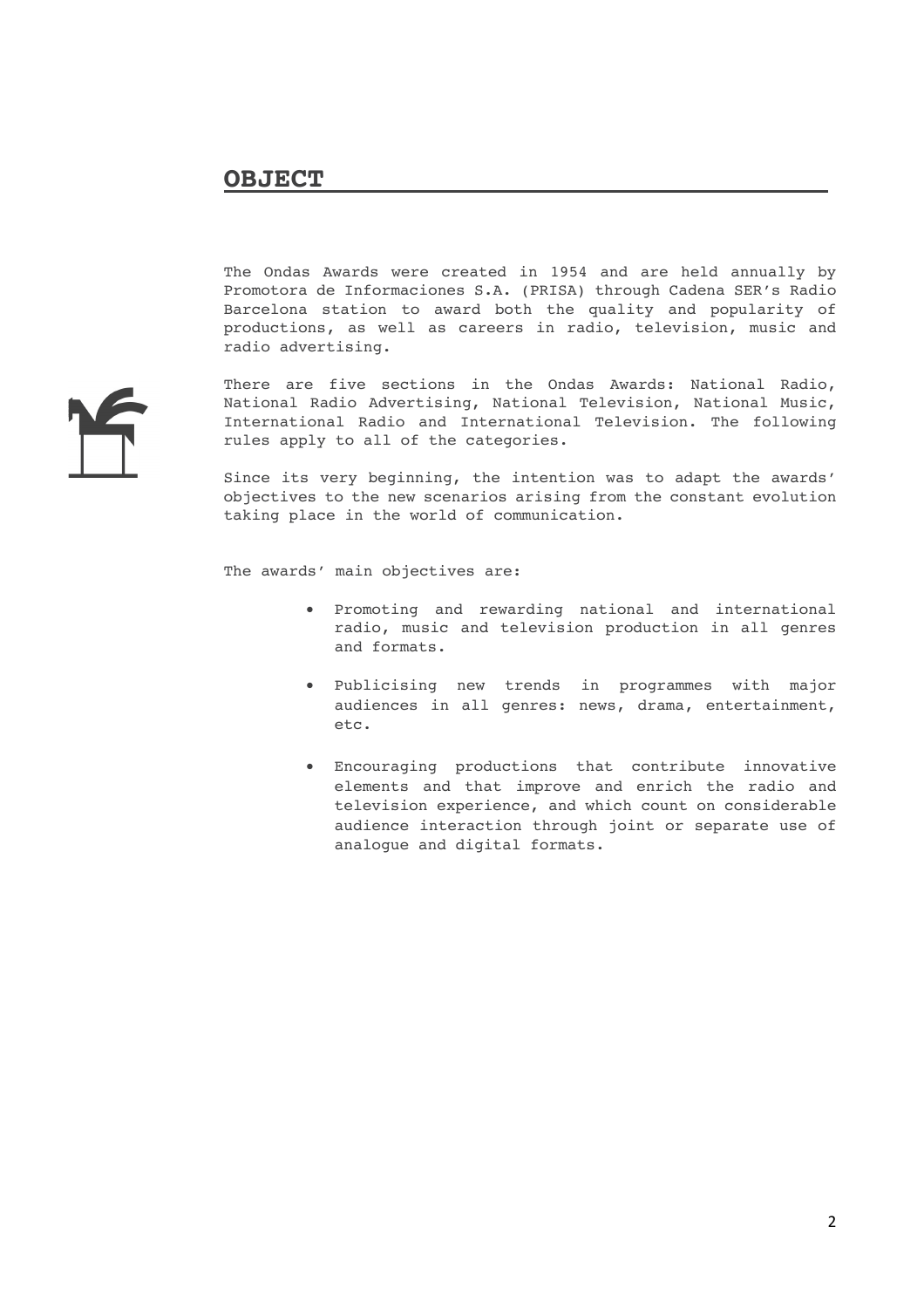#### **AWARDS \_\_\_\_\_\_\_\_\_\_\_\_\_\_\_\_\_\_**

Each entry must contain one candidate for the award in question. The categories in this edition are as follows:

#### **NATIONAL**

#### **Radio**

A total of 6 Ondas Awards will be given for the following categories:

- Best radio programme
- Best local radio programme
- Best professional or career award
- Best original idea for radio
- Best special broadcast or programming
- Best podcast

#### **Radio Advertising**

A total of 2 Ondas Awards will be given for the following categories:

- Best radio advertising campaign
- Best radio advertising agency

#### **Television**

A total of 9 Ondas Awards will be given for the following categories:

- Best entertainment programme
- Best current affairs programme or special coverage
- Best male or female presenter
- Best comedy series
- Best drama series
- Best male actor (fiction)
- Best female actor (fiction)
- Best programme broadcast on non-national broadcasters or channels
- Best documentary or documentary series

#### **Music**

A total of 2 Ondas Awards will be given for the following categories:

- Career award
- Musical sensation of the year
- Best show, concert tour or festival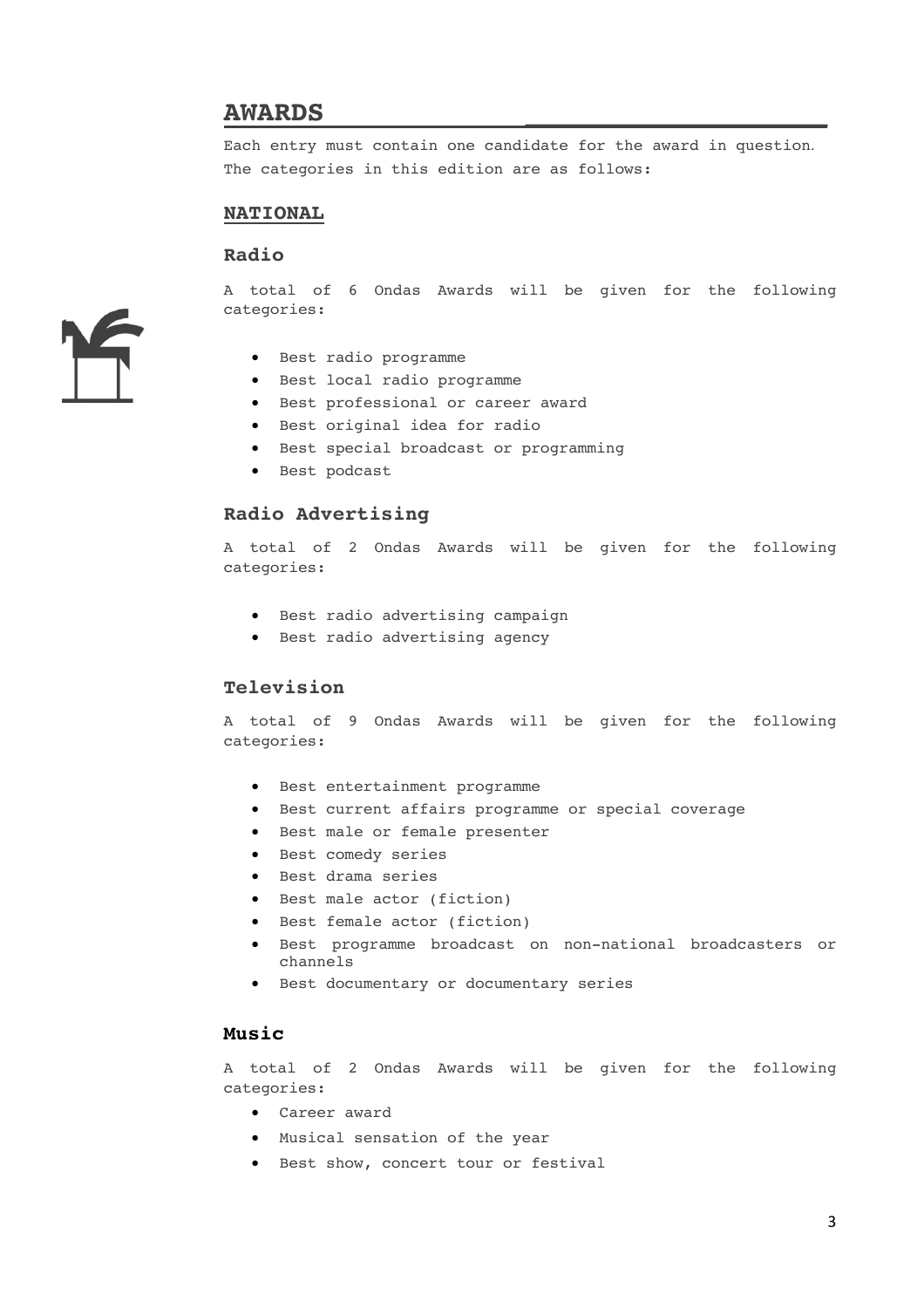#### **INTERNATIONAL**

#### **Radio**

 $\sqrt{2}$ 

• A total of 1 International Radio Ondas Awards will be presented.

#### **Television**

• A total of 1 International Television Ondas Awards will be presented.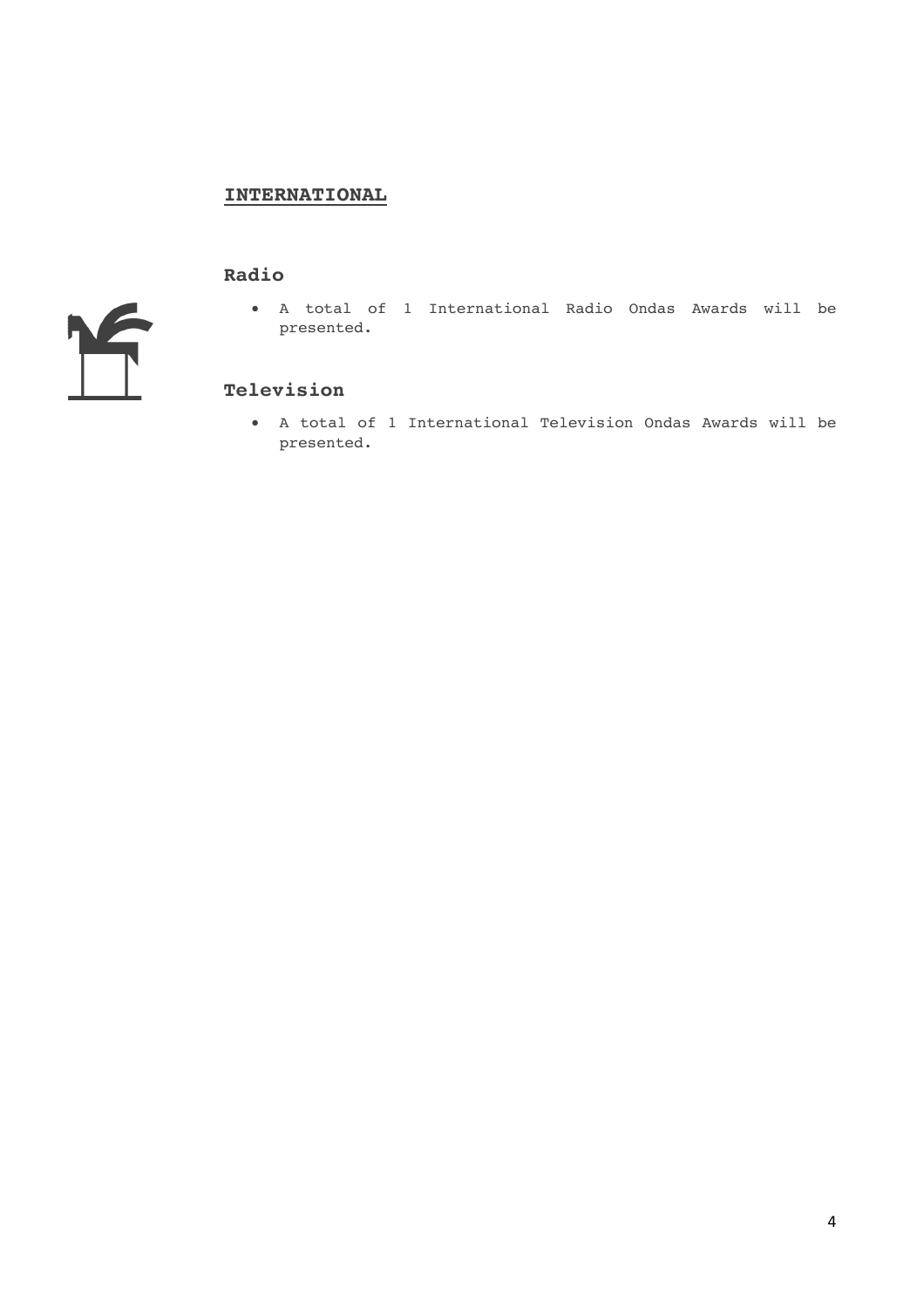## **ENTRIES**

All work produced or co-produced in any country and broadcast internationally between  $1^{st}$  October 2021 and 30<sup>th</sup> September 2022 is eligible for entry to these awards. Professionals are also eligible for entry for achievements attested to over the same period.

The Ondas Awards are open to:

- All radio and television organisations and companies duly authorised by the relevant legislation that operate a radio or television broadcasting service in accordance with national and international law.
- Audio-visual production companies that would like to enter a programme for the Ondas Awards must do so through the radio or television organisation that broadcast it.
- Professionals of recognized prestige.

Each organisation or company that enters will have the option of entering no more than two programmes per each category (2 for radio and 2 for television).

Programmes may be presented individually or jointly when they are coproduced by two or more organisations or companies.

#### **ENTRY PERIOD**

Programmes entered for these awards will be accepted from 15th June, date the application forms are officially published for the competition, until 3rd October 2022, closing date for entries.

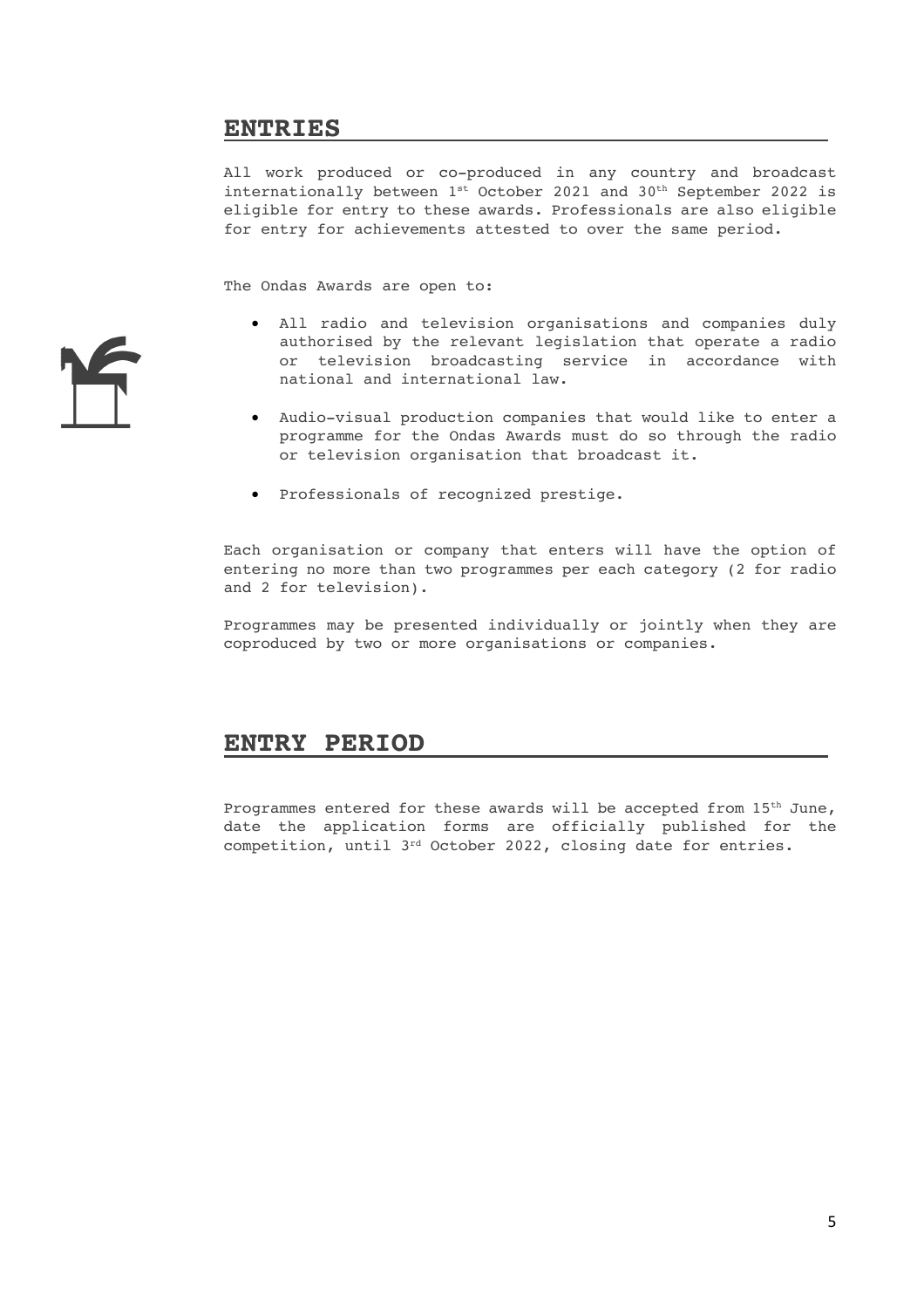## **APPLICATION FORM**

All entries are to be processed through the webpage of the Ondas. We have provided instructions below on the steps to follow in order to submit an entry:

- Open the section on **"Entries 2022"**, available from 15th June until 3<sup>rd</sup> October in the webpage of the Ondas Awards, www.premiosondas.com and register as a user.
- Fill in the online entry from, found in the above section, which also requests entries to submit the following information:
	- **One filed containing the radio or television entry** in the original language in which it was broadcast. **TV programmes must be subtitled in English.** (The only format accepted for video is .MP4 and for audio .MP3)
	- **Two photographs**, one in vertical format and the other in horizontal format, representing each programme and/or its producers. (Only format accepted .JPG – 300dpi minimum)
	- **The logo** of the radio or television organisation broadcasting the programme. (Only format accepted: .JPG – 300dpi minimum)
	- **Radio:** Programmes must be entered in their original language. One copy of the written transcript (script) for each programme or programme extract entered must be provided in English (with time codes), if the version of the project entered is not in English, together with the text in the original language. An **example of the script format** required will be made available on the entry form files, due to be uploaded by 15<sup>th</sup> June on the Ondas Awards webpage.
	- **A full report**, in English, for each programme or programme extract entered, stating the type of audience it is intended for, programme broadcast formats, link to the web page, interactive relationship with listeners, audience data, if any, as well all kinds of information that may help the jury in their work.

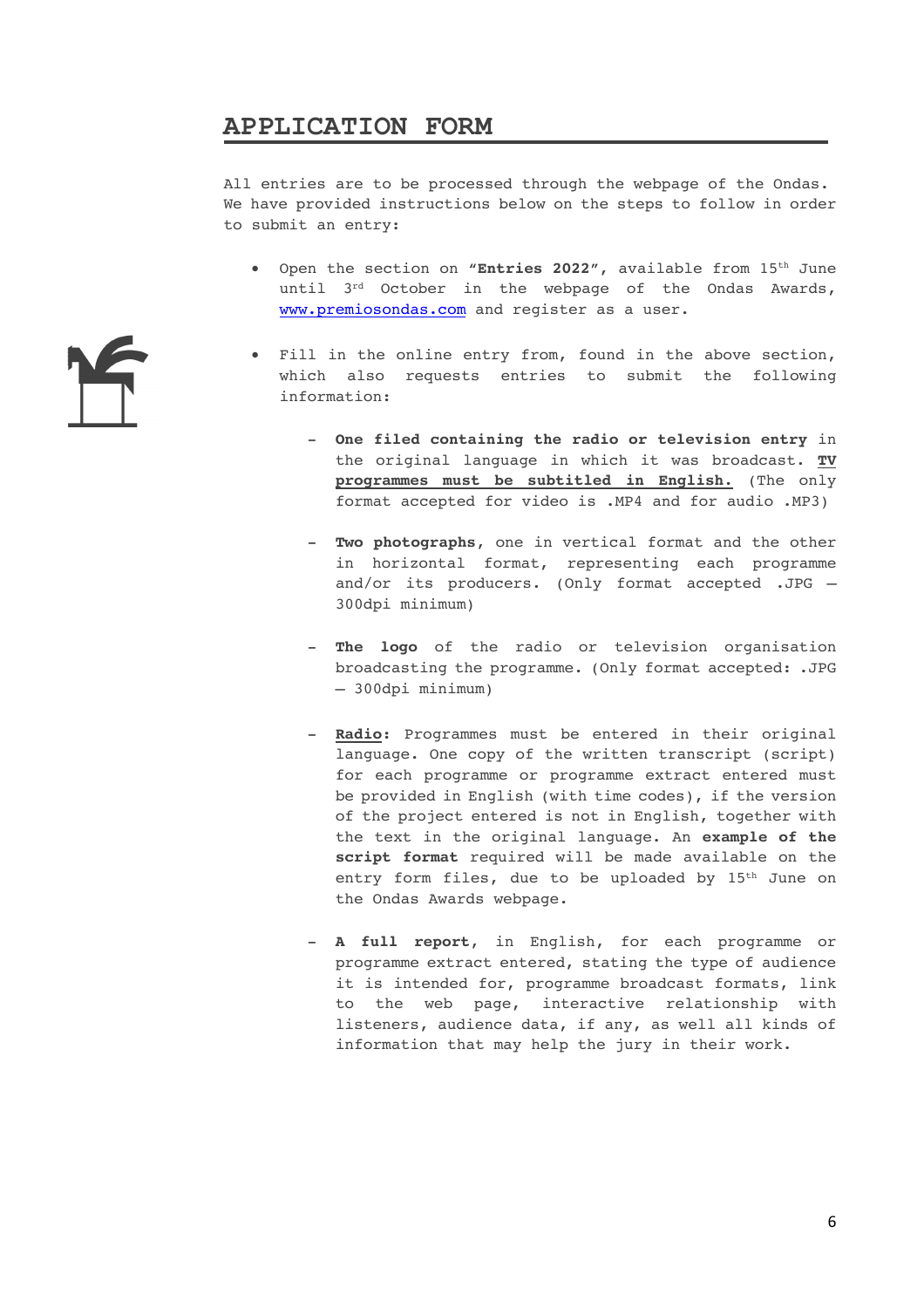In order that your video complies with necessary specifications, you should take the following into account:

- Quality HD 16:9 720p (1280 x 720) / Format: MPEG4
- Recommended duration: 1h
- Codec compaction: H264
- Maximum size 2G (If the file is over this limit, we suggest splitting the content into two files and uploading them separately)

All supplementary information considered relevant may also be provided:

- Report, CVs, audience research, press dossier, etc.

Any graphical material sent shall be assigned free of charge for use solely in Ondas Awards 2022 publications (press, printed materials, internet).

The General Secretary is responsible for checking that all of the programmes entered are in accordance with these rules. Programmes that do not comply with the above rules cannot be entered for this year's Ondas Awards.

#### **REGISTRATION FEE**

There is no registration fee for organisations that enter.

#### **ACCEPTANCE OF THE RULES**

Submission of entries for the Ondas Awards implies unreserved acceptance of these rules.

These rules are published in English and Spanish. In addition to Spanish, the official languages of the Ondas Awards are French and English.

#### **MODIFICATIONS TO RULES**

Some elements of the current rules may be altered during the period entries are received; however, participants will be notified of any changes as soon as possible.

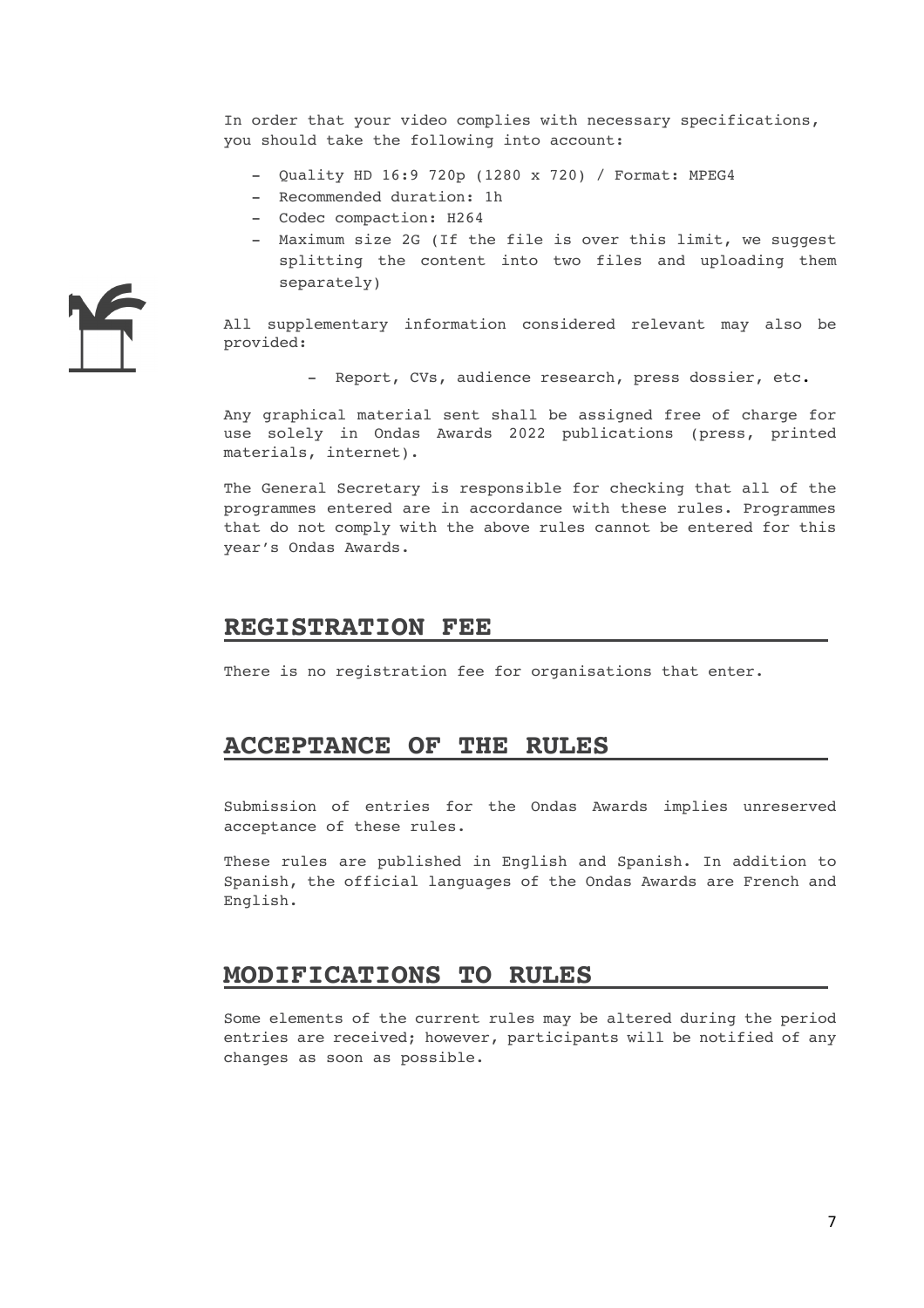## **JURIES**

Different juries will be formed, each with five members: Radio, Television, Advertising, Music and International. Each Jury will choose its Chairperson, who will ensure the internal rules and regulations approved by the General Secretary of the Ondas Awards are applied.

All of the juries will be made up of representatives of different sectors: radio and television organisations, communication experts, critics and professionals.

Decisions will be taken by majority vote. The Chairperson will have the deciding vote on any matter in the event of a tie. During discussions the Chairperson may propose any type of measure to help ensure the fairest application and interpretation of these rules.

The juries' decisions are final and cannot be appealed.

The juries' meetings will be held behind closed doors and their discussions shall remain secret.

## **THE JURY'S DECISION**

The juries' decisions regarding the winners of the Ondas Awards will be made public at a press conference once the work sessions have ended.

The radio and television companies or organizations that have taken part will be notified afterwards.

#### **AWARDS CEREMONY**

The awards ceremony shall take place in Barcelona in the month of November at a date to be decided.

Each of the Ondas Awards consists of an exclusively created trophy in the shape of a winged horse, which is identified and numbered, as well as a diploma of honour.

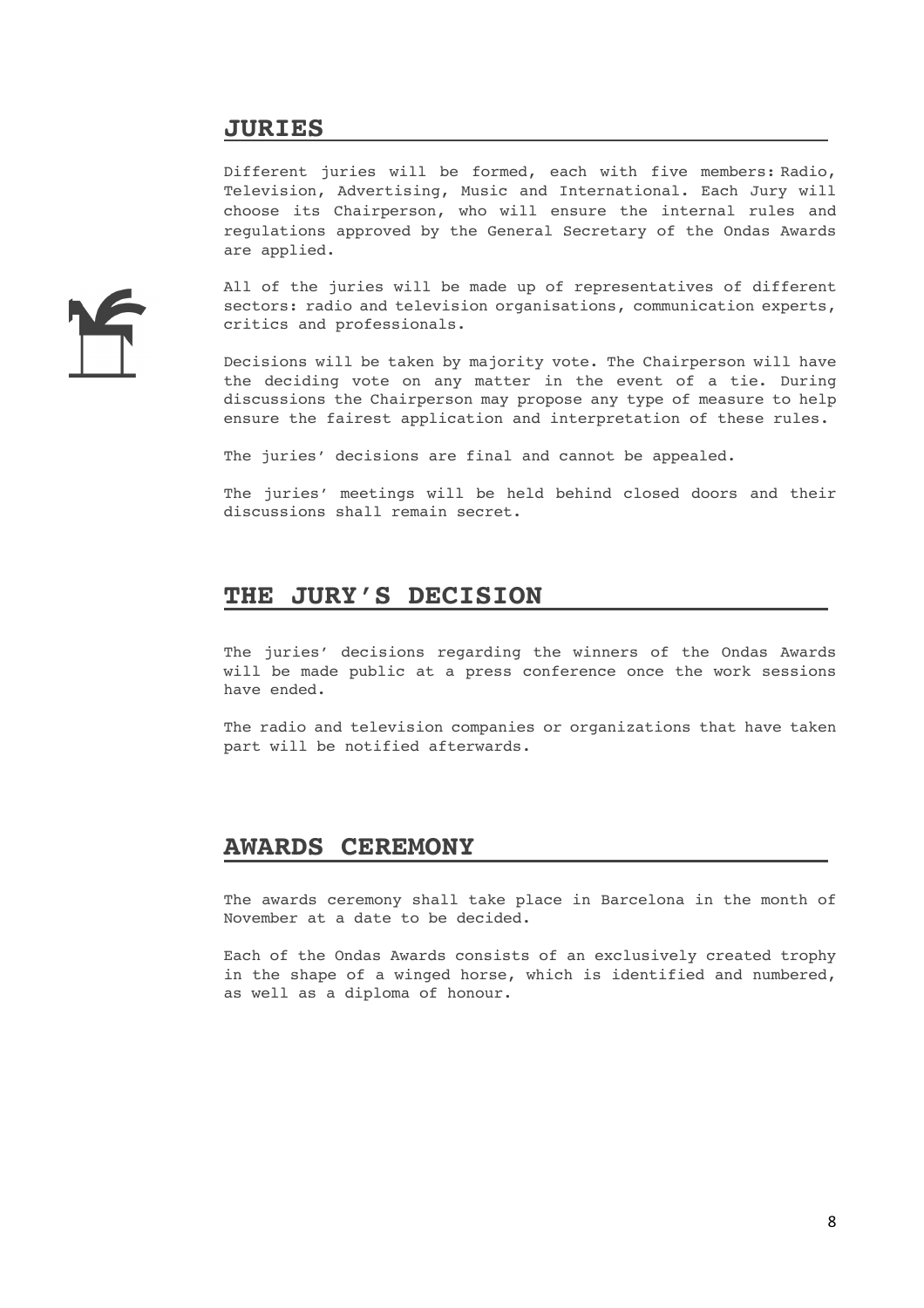## **INTELLECTUAL PROPERTY RIGHTS OF THE TROPHY AND ITS REPLICAS**

This statement wishes to inform whoever it may concern that Radio Barcelona is the exclusive owner of the rights of use of Intellectual Property of the original trophy, in all its forms, versions and replicas – and as such, this is to hereby declare its rights thereupon, not limited in scope to its right of reproduction, distribution, public communication, and modifications or transformations thereof - by any media or support, tangible or intangible, currently known or to be developed at any future time, whether totally, partially, jointly or solely and in any format, medium, modality, system, device and/or technology and for the duration thereby established in current Intellectual Property Laws worldwide.

Thus, any copy or reproduction by any graphic, mechanical, electronic, reprographic, digital or any other kind of system, the distribution, public communication thereof, or indeed making the above mentioned trophy and its replicas available and altering or transforming them by any means or support, whether tangible or intangible, currently known or to be invented in the future, whether wholly or in part, jointly or solely as well as in any format, medium, modality, system, device and technology by the winner of the award or by any other third party or legal entity of the original trophy, its versions and replicas, is strictly prohibited. Notwithstanding the aforementioned, at the request of the winner or winners of said trophy, Radio Barcelona may authorize individually the reproduction of replica/s of the original trophy for the rest of the producers or participants. The cost of such replicas will not be born in any case by Radio Barcelona.

It is herein understood that all rights are reserved to Radio Barcelona:

© Ràdio Barcelona - Cadena SER, 2022, Spain.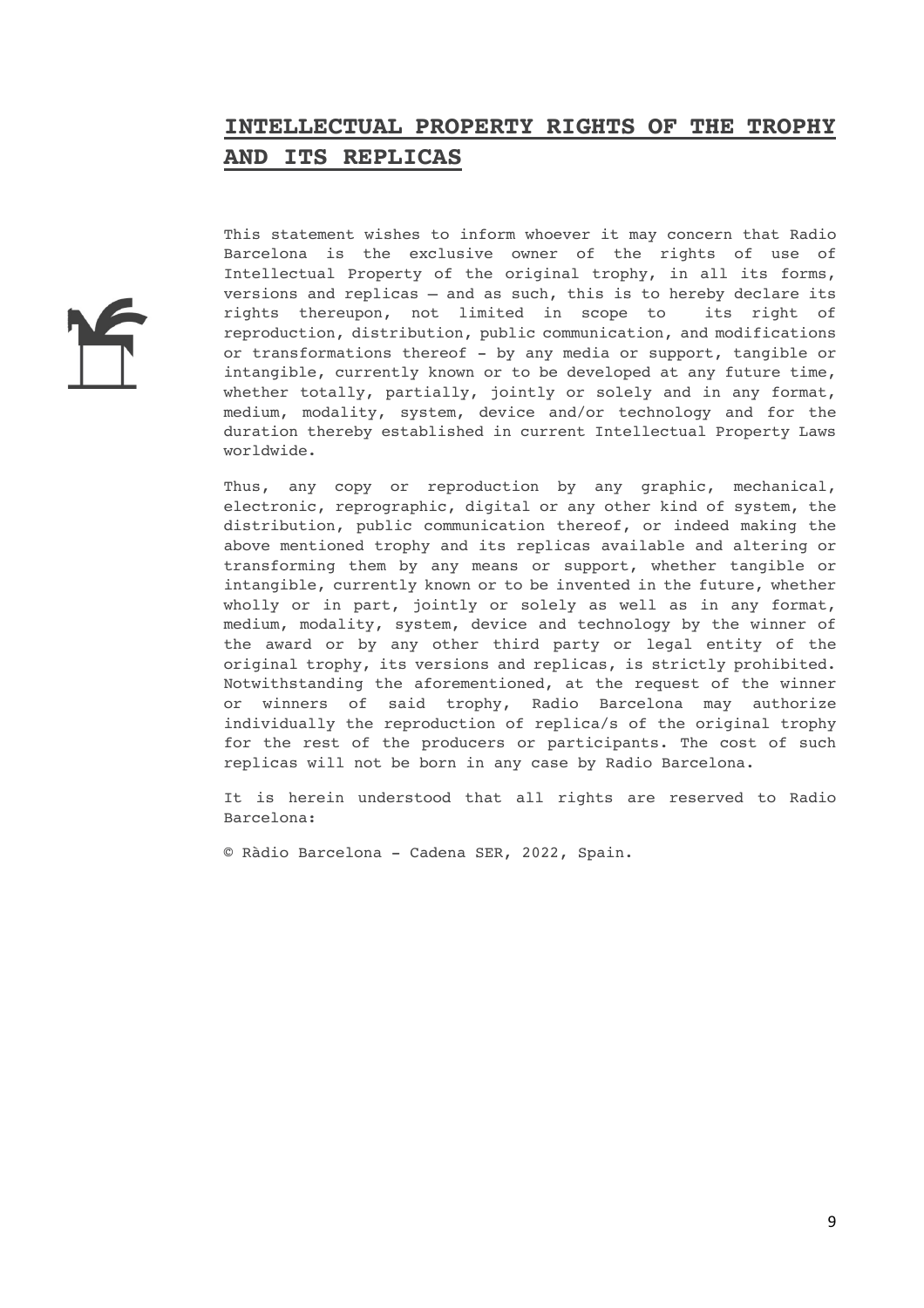## **HEADQUARTERS**

The Ondas Awards headquarters are at:



Radio Barcelona Caspe 6 08010 Barcelona T.: +34 93 344 14 00 F.: +34 93 301 55 23 E.: secretaria@premiosondas.com

The competition board is assisted by Radio Barcelona, which is responsible for the entire organisation and is run by the General Secretary of the ONDAS AWARDS.

Further information: **www.premiosondas.com**